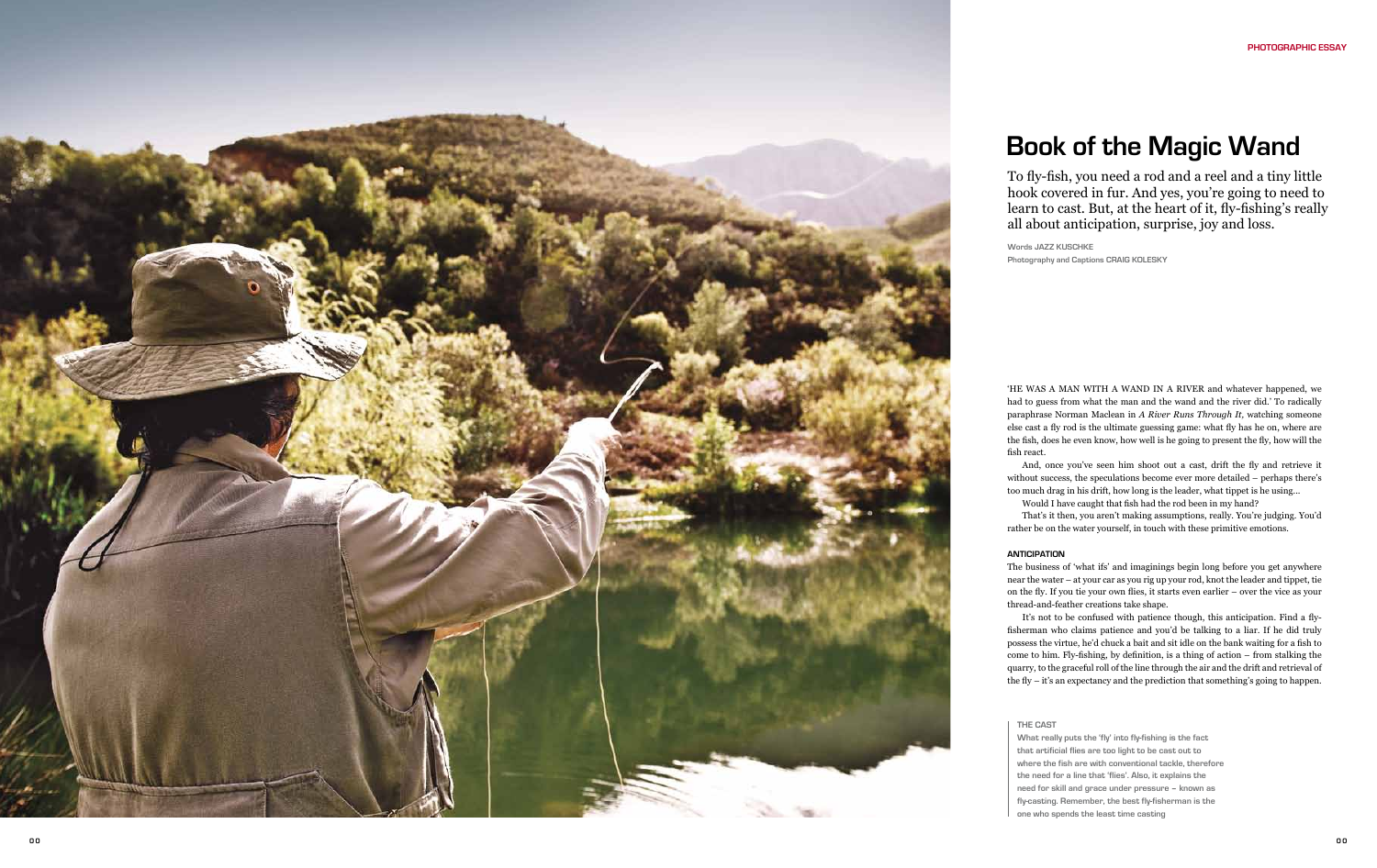

#### **THE CATCH**

**As much as fishermen may tell you 'it was just nice being out there,' catching a fish is the ultimate goal. Here, Al Saville fights a beautiful brown trout in a private stillwater at Fizantakraal Trout Lodge**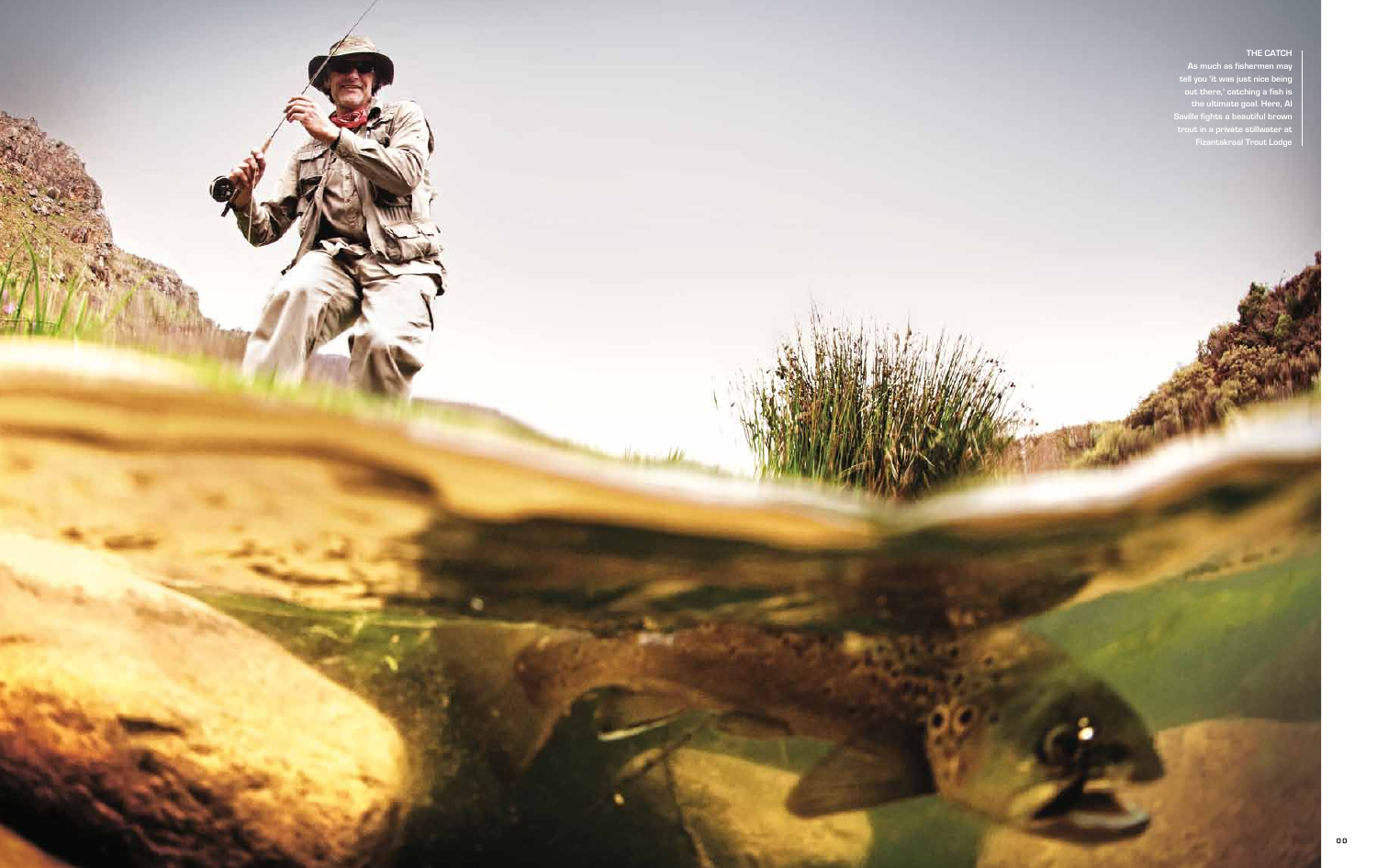

### **THE STALK**

**River lore is far harder to learn than fly-casting. Few are born with it and some never learn. Ryan Weaver, a guide at Fizantakraal, hunts a private stream deep in the Du Toit's Kloof Mountains. If there's one fish in a pool, he'll raise it**

# **THE GEAR**

**Prized, collected, tuned, compared, used – your tackle has to be matched to the water you're fishing, the fish you're targeting, the flies you're casting and the skill you possess. At the end of the day though, the fish can't read the rod manufacturer's name, or deduce who tied the fly. Or can they?**

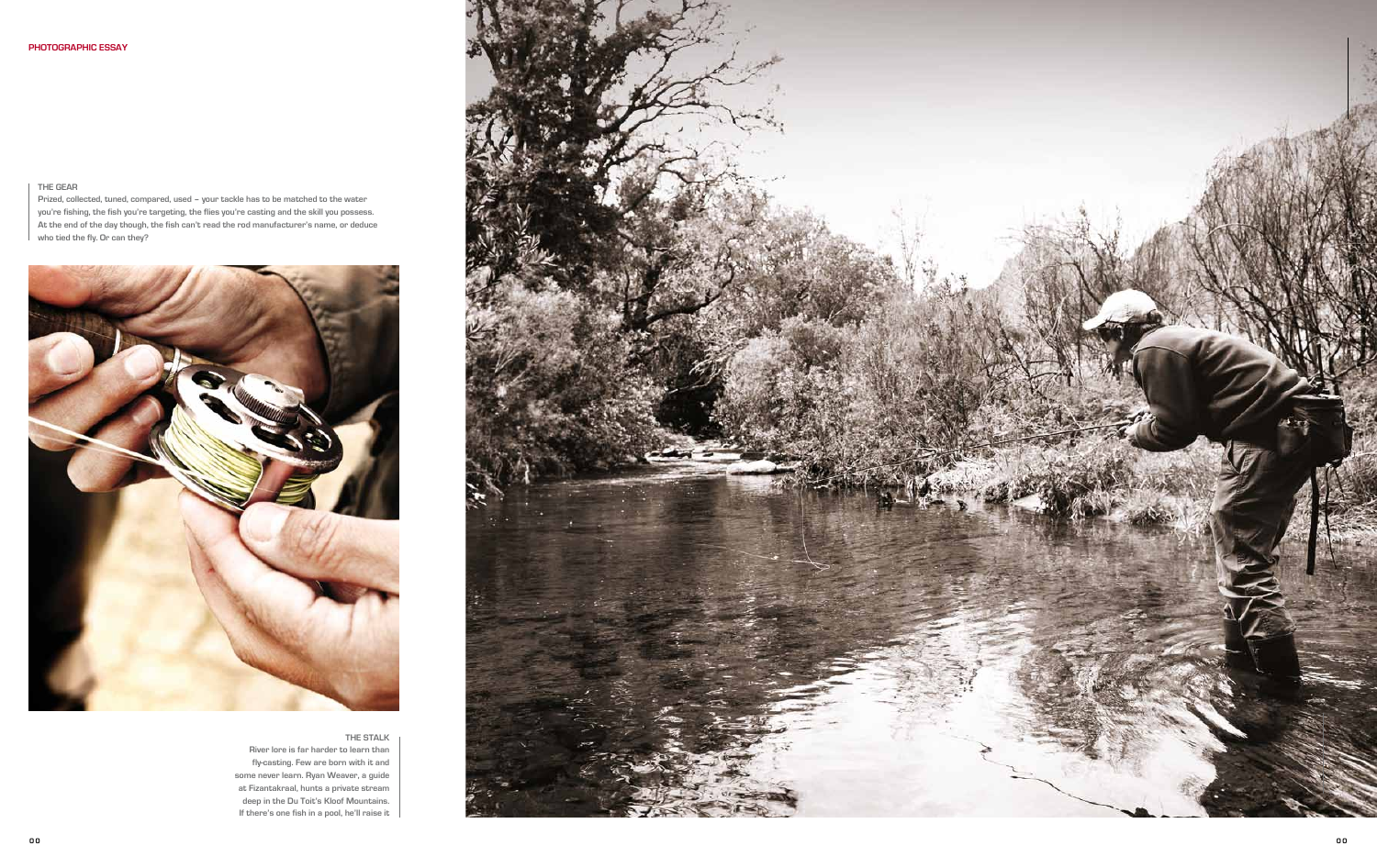

# **SURPRISE**

And yet, when it does, you're always startled. Even if you knew (and sometimes you do) that that trout was going to take your fly. But it's the chance that something absolutely astounding might just happen that lures most back to the water. Such as finding a fish in a river run you've always thought devoid, or fooling a fish on a fly you've designed and then tied yourself. Or, like Saville, landing a trophy-sized rainbow hen on a small river rod, from an unlikely lie on a stillwater he's never fished. 'That was insane! Such a hard hit, like hooking onto a log.' Enough said.

River lore, educated guess, stream craft, gamble, pure skill or blind luck – your appreciation level of the fish in your hand may differ, depending on which one it was that time. But the raw joy of having caught a fish with a rod and a reel and a tiny little hook covered in fur is euphoria every time. And as you release that fish, you realise you'll be waving the wand for the rest of your life. Always trying to recreate that magic.  $\square$ 

### **LOSS**

Ah, and they do get away. A lot. Having a trout you've sighted, stalked without spooking and then cast a dry fly at, rise to your offering only to refuse it. It's like being told you've been upgraded to business class at the check-in point, enjoying all the lounge comforts until you board and then being ushered back to economy. Fighting a wild-bred fish on a remote mountain stream for hour-long minutes only to lose it in the shallows is worse.

# **JOY**



## **THE LIFESTYLE**

**Mountains, bush and rivers. Part of the allure of fly-fishing (and especially river-trout fishing) is that by definition, it takes place in fairly remote places. Yet these areas are often not so far from city limits as photos suggest. This pristine mountain stream is less than 90 minutes from Cape Town** 

# **THE FLY**

**In fly-fishing evolution, the fisherman who catches a fish on a fly he tied himself is the most advanced of the species**